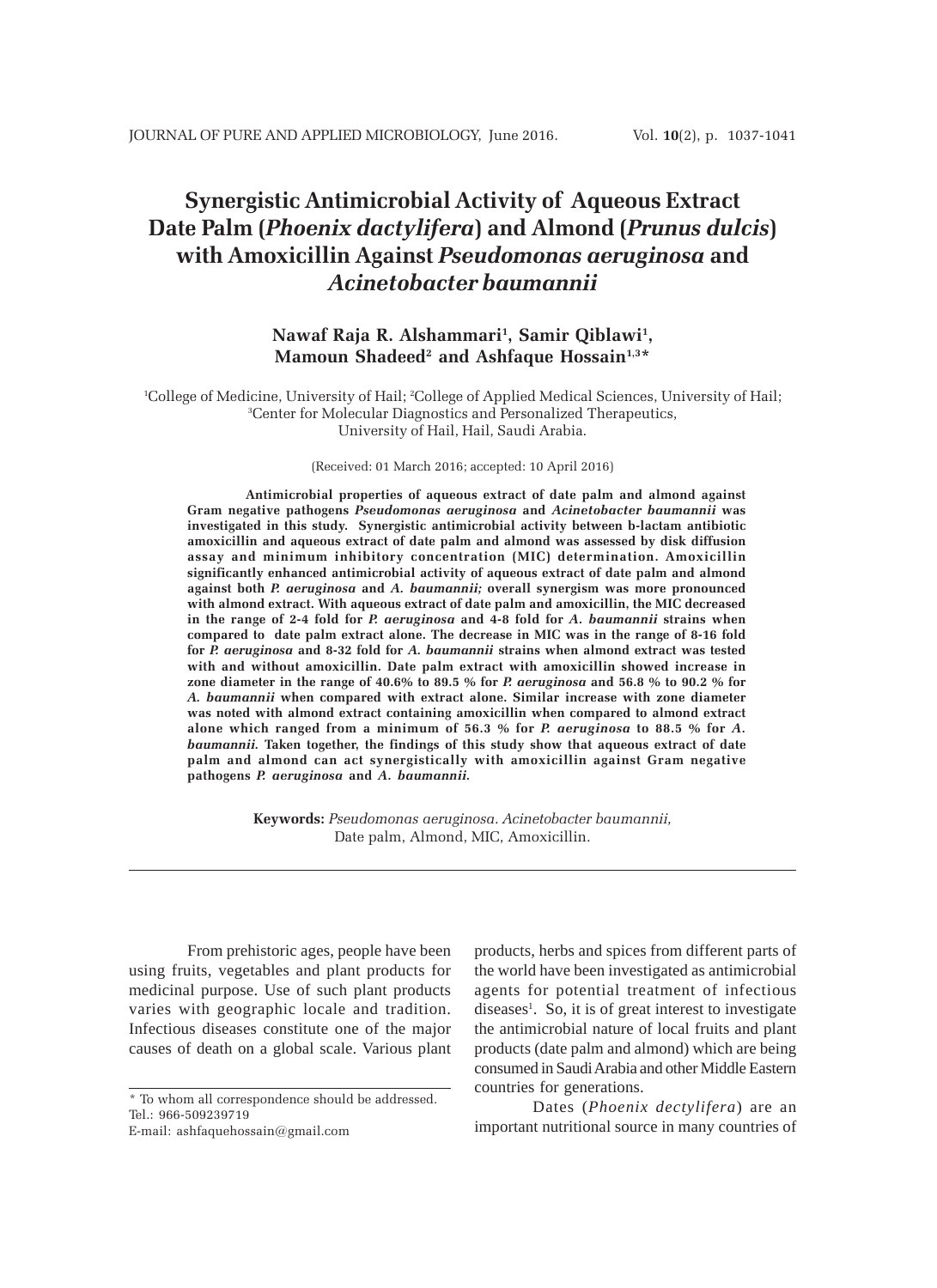the world, because the dates contain a variety of nutrients, vitamins and minerals. Dates fruits are consumed as an indispensible component of daily diet the Middle Eastern countries for thousands of years. Various types of dates are found worldwide mainly Ajwa, Khodry, Khalas, Ruthana, Sukkary, Segae, Sefri, Munifi and Hilali and each type of date has shown medicinal value by providing health benefits. Dates and their constituents show a role in diseases prevention through anti-oxidant, anti-inflamma-tory, antibacterial activity2,3. Almonds (*Prunus dulcis*) are a rich source of nutrients and phytochemicals such as vitamin E, monounsatured fatty acids, polyunsatured fatty acids and polyphenols<sup>4</sup>. Among polyphenols, flavonoids are secondary metabolites well documented for their biological effects, including anticancer, antiviral, antimutagenic, anti-inflammatory and antimicrobial activities<sup>5</sup>.

In this study, we analyzed aqueous extracts of date palm and almond as antimicrobial agents. As dates and almonds are being consumed in the Arabian countries from ancient ages, the rationale for this study is to determine their efficacy as antibacterial agents against two important Gram negative pathogens *P. aeruginosa* and *A. baumannii.* In addition, we also investigated synergistic activity between date palm extract and almond extract with amoxicillin, a widely used antibiotic against these two pathogens.

## **MATERIALS AND METHODS**

## **Bacterial strains**

*P. aeruginosa* and *A. baumannii* strains were obtained from King Khaled Hospital, Hail, Saudi Arabia. Trypticase soy agar (TSA) and trypticase soy broth (TSB) was used routine propagation of bacteria.

#### **Preparation of extracts**

Dates (Sukkri variety) and almond were obtained from local market and aqueous extracts were prepared as described earlier<sup>3,6</sup>. Briefly, the fruits were crushed and a 20 % (w  $/v$ ) aqueous suspension was made and extracted for 4 hours at room temperature with constant stirring. The suspension was then incubated at 37 °C for evaporation and the dried materials were stored at 4 °C.

#### **Disk Diffusion Assay**

Antibiotic activity of date palm and almond extracts were tested by disk diffusion method against Gram negative pathogens *P. aeruginosa* and *A. baumannii* according to Kirby-Bauer procedure described by Hudzicki<sup>7</sup>. Briefly, overnight cultures of test organisms were suspended in normal saline and adjusted to approximate concentration of Macfarland standard 0.5. The bacterial suspensions were then spread uniformly with sterile swab stick on Mueller Hinton agar plates. Sterile filter paper disks were then placed onto the bacterial culture thus spread on the agar plates maintaining uniform distance from each other with a sterile forcep. Different concentrations (5-20 ul) of the plant extract from a 5 % (w /v) solution were then delivered onto the filter paper disks. The plates were then kept at room temperature for 15 minutes. Then the plates were incubated at 37 °C for 24 hours. The zones of inhibitions around the disks were measured and recorded. For determining the synergistic action between date palm extract and almond extract with amoxicillin against *P. aeruginosa* and *A. baumannii*, the antibiotic at MIC strength for each organism was mixed with equal volume of the extracts immediately prior to use in the assay.

## **MIC determination**

The Minimal Inhibitory Concentration (MIC) of an antimicrobial agent against a bacteria gives a quantitative estimate of the susceptibility of the bacteria to the test drug. Two fold serial dilutions of date palm extract and almond extracts were mixed standardized inoculums (Macfarland standard 0.5) in 200 ul final volume in mitrotiter plates following NCCLS<sup>8</sup> guidelines. The plates were then incubated at 37 °C. The next day, the MIC was recorded as the lowest concentration of the extracts with no visible growth in the microtiter well. For determining the modulatory effect of amoxicillin on inhibition of growth of bacteria by the extracts, the antibiotic at MIC strength for each organism was mixed with equal volume of the extracts immediately prior to assay.

## **RESULTS AND DISCUSSION**

Aqueous extracts of date palm and almond showed antimicrobial activity against clinical isolates *P*. *aeruginosa* and *A. baumannii*.

J PURE APPL MICROBIO*,* **10**(2), JUNE 2016.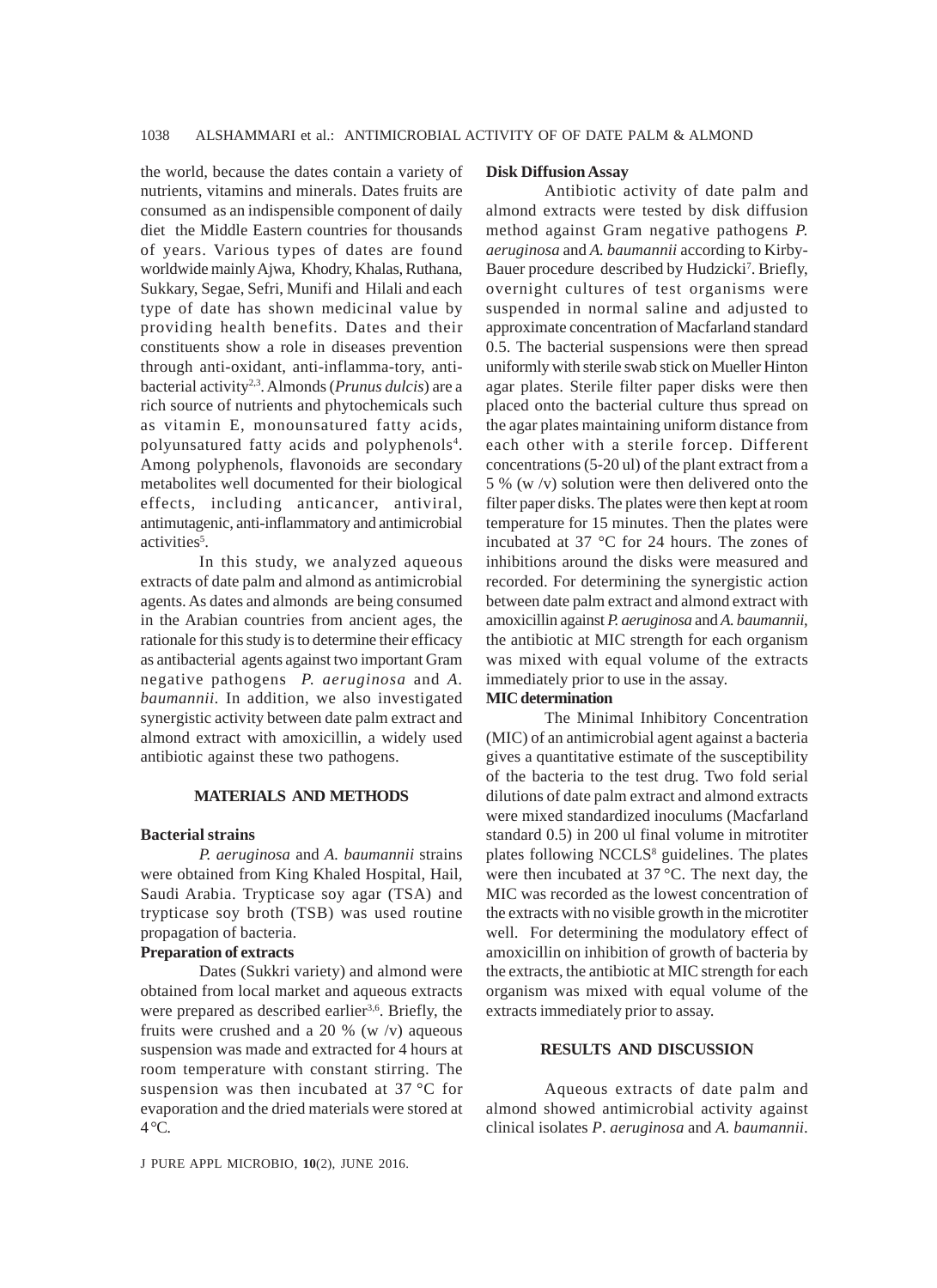**Table 1.** Fold decrease in MIC of aqueous extract of date palm and almond against *Pseudomonas aeruginosa* and *Acinetobacter baumannii* in presence of amoxycillin

| Clinical<br><b>Bacterial</b><br>Date palm<br>strain<br>extract<br>source                                                                                        | Almond<br>extract             |
|-----------------------------------------------------------------------------------------------------------------------------------------------------------------|-------------------------------|
|                                                                                                                                                                 |                               |
| $AB-1$<br><b>Blood</b><br>$AB-2$<br>Wound<br>4<br>$AB-3$<br>UTI<br>8<br>PA-W <sub>2</sub><br>Wound<br>2<br>PA-W <sub>6</sub><br>Wound<br><b>PA-W14</b><br>Wound | 16<br>32<br>8<br>8<br>8<br>16 |

We used water extracts as dates and almonds are exposed to body fluids during the process of digestion, absorption and metabolism. So, we reasoned that analysis of aqueous extract instead of organic solvent extracts will generate more physiologically relevant data. The assays used in this study, namely disk diffusion and MIC determinations are extensively used techniques in antibiotic research.

The bacterial strains used in this study along with their clinical source are listed in the Table 1. These are well characterized strain previously used by our group<sup>9,10</sup>. Date palm and almond extract produced zones of inhibition



**Fig. 1.** Percent increase in synergistic zone of inhibition diameter of date palm and almond aqueous extracts and amoxicillin against clinical isolates of *P. aeruginosa*. Experimental procedure is described in the methods and materials section. The results are expressed as mean plus standard deviations of three independent experiments



**Fig. 2.** Percent increase in synergistic zone of inhibition diameter of date palm and almond aqueous extracts and amoxicillin against clinical isolates of *A. baumannii*. Experimental procedure is described in the methods and materials section. The results are expressed as mean plus standard deviations of three independent experiments

J PURE APPL MICROBIO*,* **10**(2), JUNE 2016.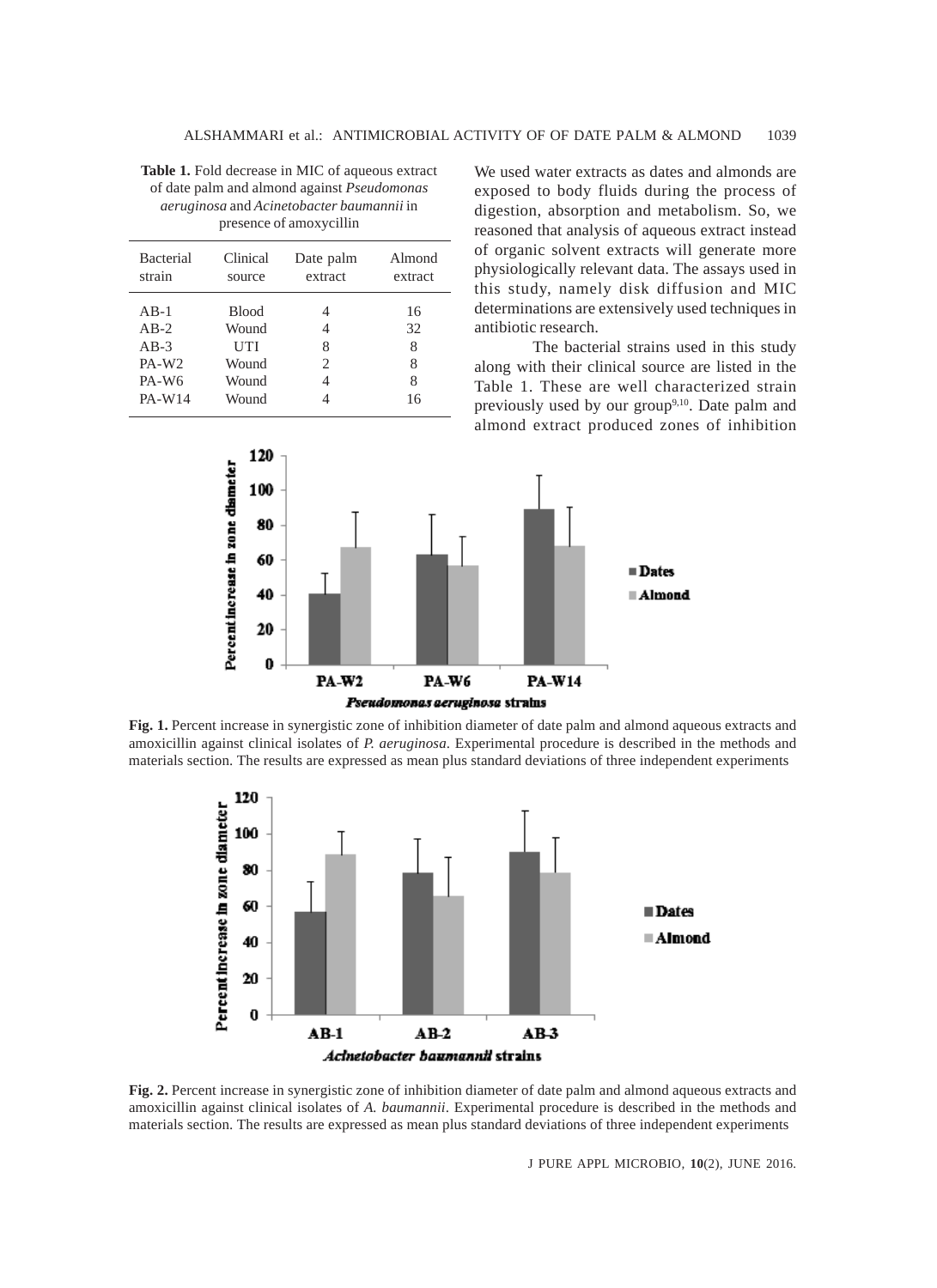against *P. aeruginosa* and *A. baumannii.* Saleh and Otaibi<sup>11</sup> analyzed antibacterial activity of date palm in different stages of ripening against and reported enhanced activity against Gram positive pathogens in comparison to the Gram negative pathogens. Aamir *et al*<sup>12</sup> reported that methanol extract of date seed exhibited synergistic antimicrobial activity with methanol extract of seed of medicinal plant *Annona Squamosa* against different Gram positive and Gram negative bacterial species. However, synergistic antimicrobial of date palm extract / almond extract and amoxicillin against Gram negative pathogens was not evaluated before.

To assess synergistic antimicrobial activity of aqueous extracts with amoxicillin, we determined the zones of inhibition of date palm and almond extracts alone and in combination with amoxicillin. We then calculated the percent increase zone diameter of the extracts in presence amoxicillin and considered that as a index of synergism between the extracts amoxicillin. The Percent increase in synergistic zone of inhibition diameter of date palm and almond aqueous extracts with amoxicillin against clinical isolates of *P. aeruginosa* and *A. baumannii* are presented in Fig. 1 and Fig. 2, respectively. Comparison of susceptibility between the organisms *P. aeruginosa* and *A. baumannii* to the synergistic action of date palm / almond extract and amoxicillin showed that almond extract : amoxicillin combination exhibited stronger synergistic effect than the date palm extract and amoxicillin combination (Fig. 1 and Fig. 2).

We determined MIC of aqueous extracts of date palm and almond both in presence and absence of amoxicillin to determine whether the antibiotic exhibits any synergistic activity along with these extracts in this assay. We expressed the synergistic effect as fold decrease in MIC when date palm / almond extract : amoxicillin combination was used in comparison to the MIC of the date palm / almond extracts alone (Table 1). Pronounced decrease in MIC value; 2-8 fold for date palm extract and 8-16 fold for almond extract in presence of amoxicillin extract implied strong synergistic activity between antibiotic and the extracts. In comparison to date palm extract, almond extract exhibited stronger synergistic activity with amoxicillin which is exemplified by 8-16 fold decrease in MIC of amoxicillin-date palm/ almond

extract. In general, *A. baumannii strains* exhibited enhanced sensitivity to date palm / almond extract : amoxicillin combination in comparison to the *P*. *aeruginosa* strains.Overall, no correlation was observed between the clinical source of the strain and the synergistic action. Studies with larger number of strain will help generate a clear picture in this regard.

In conclusion, our preliminary investigation showed that the aqueous extracts of date palm and almond exhibited synergistic antimicrobial activity with amoxicillin against Gram negative pathogens *P*. *aeruginosa* and *A. baumannii*. The important finding that stems from this study is that concomitant intake of dates or almond and the antibiotic amoxicillin may not impair the activity of the drug. Experiments are in progress in our laboratory to determine the spectrum of synergism exhibited by date palm / almond extracts with a panel of antibiotics against different Gram positive and Gram negative microorganisms.

### **ACKNOWLEDGEMENTS**

This study was supported by a research grant (CM-9, 2013) to Dr. Ashfaque Hossain (PI) form the Deanship of Scientific Research, University of Hail, Saudi Arabia.

#### **REFERENCES**

- 1. Davidson, P. M. Chemical preservatives and natural antimicrobial compounds. In *Food Microbiology, Fundamentals and Frontiers*, (2nd Edition). 2001; pp. 593–627, American Society for Microbiology, Washington, DC.
- 2. Ammar, N. M., Lamia, T., El-Kassem, A., Nabil, H., Sayed, E., Calabria, L. M. Tom, J. M. (2009). Flavonoid constituents and antimicrobial activity of date (*Phoenix dactylifera* L.) seeds growing in Egypt. In: Proceedings of 4th conference on research and development of pharmaceutical industries (Current Challenges). *Med. Arom. Plant Sci. Biotechnol.,* 2009; **3**: 1-5.
- 3. Perveen, K., Bokhari, N. A. and Dina A. W., Soliman, D. A. W. (2012). Antibacterial activity of *Phoenix dactylifera* L. leaf and pit extracts against selected Gram negative and Gram positive pathogenic bacteria. *Journal of Medicinal Plants Research,* 2012; **6** : 296-300.
- 4. Mandalari, G., Faulks, R. M., Rich, G. T., Lo Turco, V., Picout, D. R., Lo Curto, R. B.,

J PURE APPL MICROBIO*,* **10**(2), JUNE 2016.